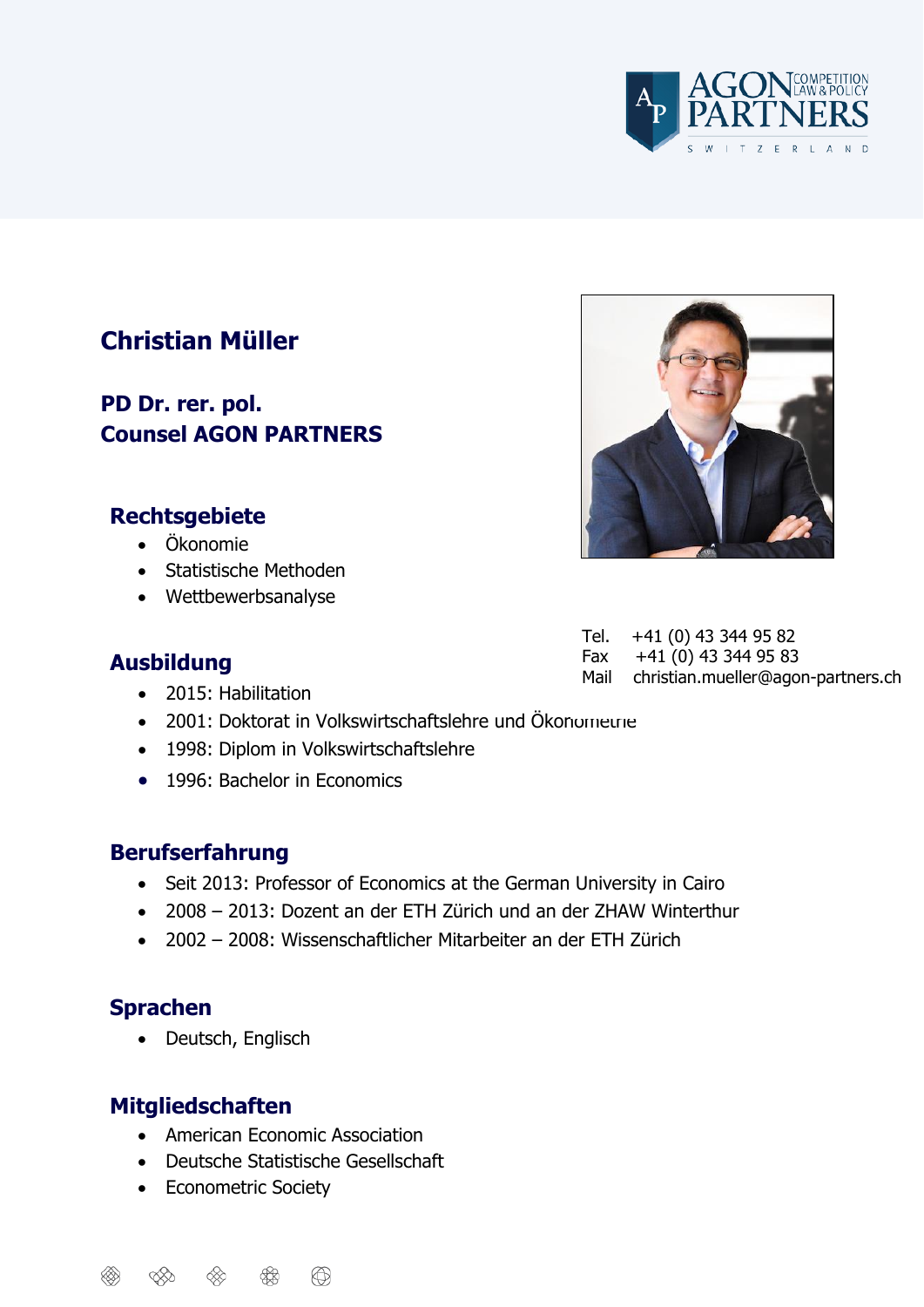

• International Institute of Forecasters

### **Aktivitäten**

- Seit 2015: Dozent "Master of International Trade" (Perdana University, Kuala Lumpur)
- Seit 2013: Kurse in Volkswirtschaftslehre und statistische Methoden an Universitäten im In- und Ausland
- Seit 2007: Gutachtertätigkeiten, unter anderem für Eidgenössisches Finanzdepartement, Finanzdepartement des Kantons Schaffhausen, Autogewerbeverband Schweiz, Deutschen Bundestag, Deutschen Bundesrat.

### **Herausgaben**

• Uncertainty and Economics: A Paradigmatic Perspective, Oxon/New York 2019

## **Publikationen**

- Konsumenten sparen bis zu 500 Mio. Franken, mit Patrick Krauskopf, Autoinside Juli-August 2015.
- Business cycle dynamics: A bottom-up approach with Markov-chain measurement, Journal of Business Cycle Measurement and Analysis, 2015(1), pp. 1-12, 2015.
- The EU regulation for car sales and after-sales markets and its effects in Switzerland (Updates), mit P. Krauskopf, 2012, 2015.
- Internal validation of temporal disaggregation: A cloud chamber approach, Journal of Economics and Statistics, 235(3), pp. 298 - 319, 2015.
- A new interpretation of known facts: The case of two-ways causality between trading and volatility, Economic Modelling, 29(3), pp. 664-70, 2012.
- Effizienzanalyse Mehrmarken- vs. Einmarkenvertrieb (2013), mit Patrick Krauskopf und Thomas Leu

## **Vorträge**

- Radical Uncertainty, Bremen, Dezember 2015.
- Panel survey data and business cycle analysis, Berlin, Juni 2014.
- Competition policy: Recent trends in the MENA region and in Europe, Cairo, Mai 2014.
- The surprise index, German University in Cairo, 24. September 2012.
- Some New Trends in Using Survey Data Analysis for Macroeconomic Research,